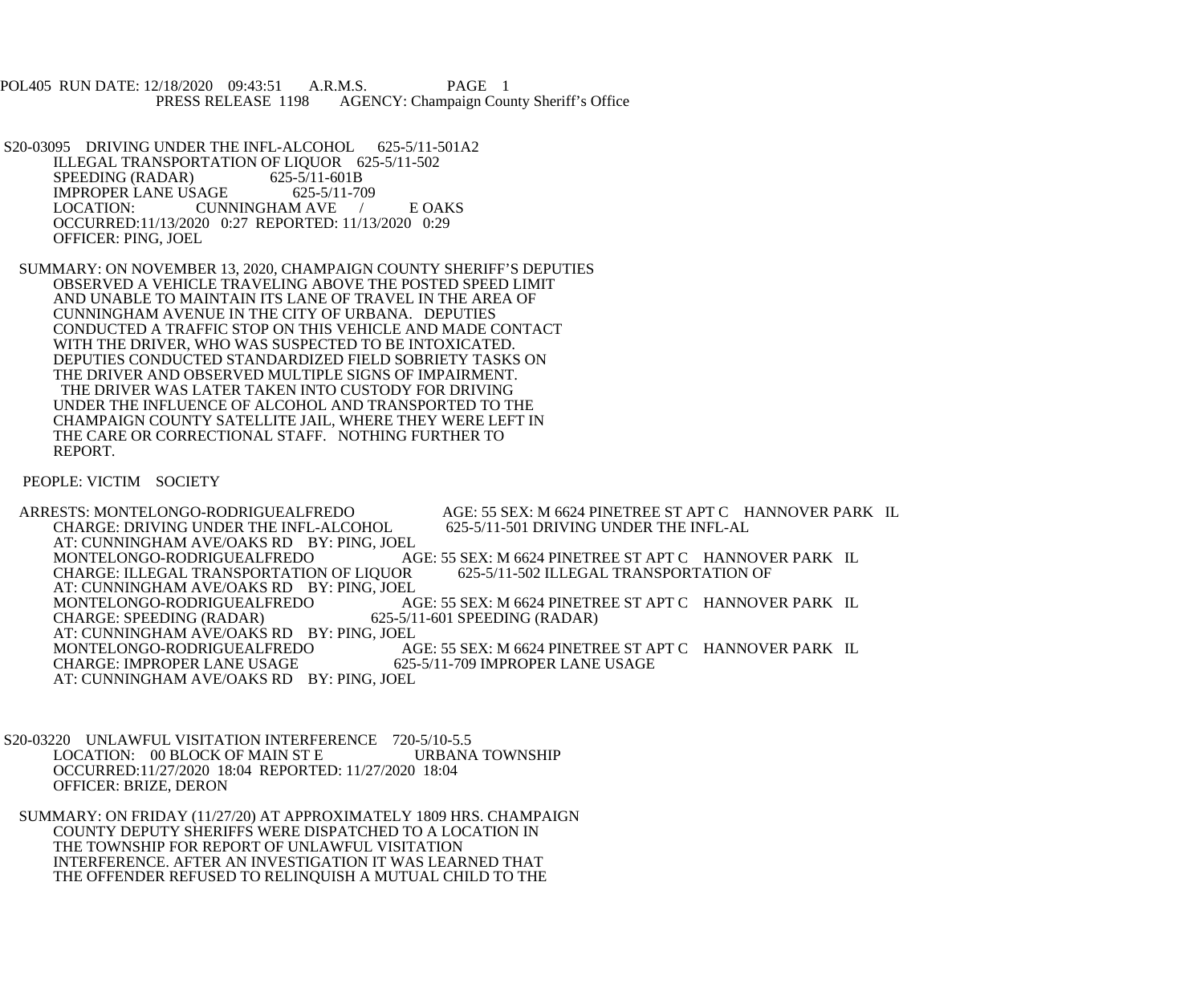POL405 RUN DATE: 12/18/2020 09:43:51 A.R.M.S. PAGE 2<br>PRESS RELEASE 1198 AGENCY: Champaign Cou AGENCY: Champaign County Sheriff's Office VICTIM PER A COURT ORDER.

 OFFENDER AGE: 32 SEX: F VICTIM AGE: 38 SEX: M CHAMPAIGN IL

- S20-03223 DRIVING UNDER THE INFL-ALCOHOL 625-5/11-501A2<br>BREATH ALCOHOL OVER LIMIT 625-5/11-501(A)1 BREATH ALCOHOL OVER LIMIT 625-5/11-5<br>UNLAWFUL USE OF WEAPONS 720-5/24-1 UNLAWFUL USE OF WEAPONS LOCATION: 4900 BLOCK OF MARKET ST N HENSLEY TWP OCCURRED:11/27/2020 1:00 REPORTED: 11/27/2020 22:55 OFFICER: REIFSTECK, CHASE
- SUMMARY: ON FRIDAY (11/27/20) AT APPROXIMATELY 2302 HRS, CHAMPAIGN COUNTY DEPUTY SHERIFFS WERE DISPATCHED TO CHECK THE WELFARE OF AN INDIVIDUAL, IN THE HENSLEY TOWNSHIP. THAT INDIVIDUAL WAS REPORTED TO BE A TRUCK DRIVER, THOUGHT TO BE UNDER THE INFLUENCE OF AN INTOXICATING SUBSTANCE, OR HAVING A MEDICAL ISSUE AND IN NEED OF IMMEDIATE MEDICAL ATTENTION. UPON ARRIVAL, THE TRUCK DRIVER AND HIS SEMI- TRUCK WERE LOCATED. AN INTERVIEW WAS CONDUCTED WITH THE MALE TRUCK DRIVER. THAT MALE DISPLAYED SIGNS OF BEING UNDER THE INFLUENCE OF ALCOHOL, WHILE HAVING BEEN IN CONTROL OF HIS SEMI-TRUCK THAT NIGHT. THAT MALE WAS EVENTUALLY PLACED UNDER ARREST, FOR BEING IN CONTROL OF A MOTOR VEHICLE AND UNDER THE INFLUENCE OF ALCOHOL. THE DRIVER WAS LATER TRANSPORTED, TO THE CHAMPAIGN COUNTY SATELLITE JAIL FOR HIS OFFENSE.

PEOPLE: VICTIM SOCIETY

ARRESTS: AMOS JONATHAN C AGE: 42 SEX: M 211 BRYCE CT HENDERSON NV<br>CHARGE: DRIVING UNDER THE INFL-ALCOHOL 625-5/11-501 DRIVING UNDER THE INFL-AL CHARGE: DRIVING UNDER THE INFL-ALCOHOL AT: 4910 MARKET BY: REIFSTECK, CHASE<br>AMOS JONATHAN C AGE: 42 SEX AMOS JONATHAN C AGE: 42 SEX: M 211 BRYCE CT HENDERSON NV CHARGE: BREATH ALCOHOL OVER LIMIT 625-5/11-501 BREATH ALCOHOL OVER LIMIT CHARGE: BREATH ALCOHOL OVER LIMIT 625-5/11-501 BREATH ALCOHOL OVER LIMIT<br>AT: 4910 MARKET BY: REIFSTECK. CHASE **BY: REIFSTECK, CHASE** 

- S20-03233 CRIMINAL DAMAGE TO PROPERTY 720-5/21-1 LOCATION: 00 BLOCK OF FOUNTAIN VALLEY RANTOUL TOWNSHIP OCCURRED:11/29/2020 6:00 REPORTED: 11/29/2020 10:05 OFFICER: DOEGE, TAYLOR
- SUMMARY: ON 11/29/2020 CHAMPAIGN COUNTY SHERIFF'S OFFICE RESPONDED TO FOUNTAIN VALLEY IN RANTOUL TOWNSHIP TO THE REPORT OF CRIMINAL DAMAGE TO A VEHICLE.

 OFFENDER AGE: 29 SEX: M VICTIM AGE: 30 SEX: F RANTOUL IL<br>VICTIM AGE: 23 SEX: M RANTOUL IL VICTIM AGE: 23 SEX: M RANTOUL

S20-03251 THEFT-LOST/MISLAID PROPERTY RETAIN - HISTORICAL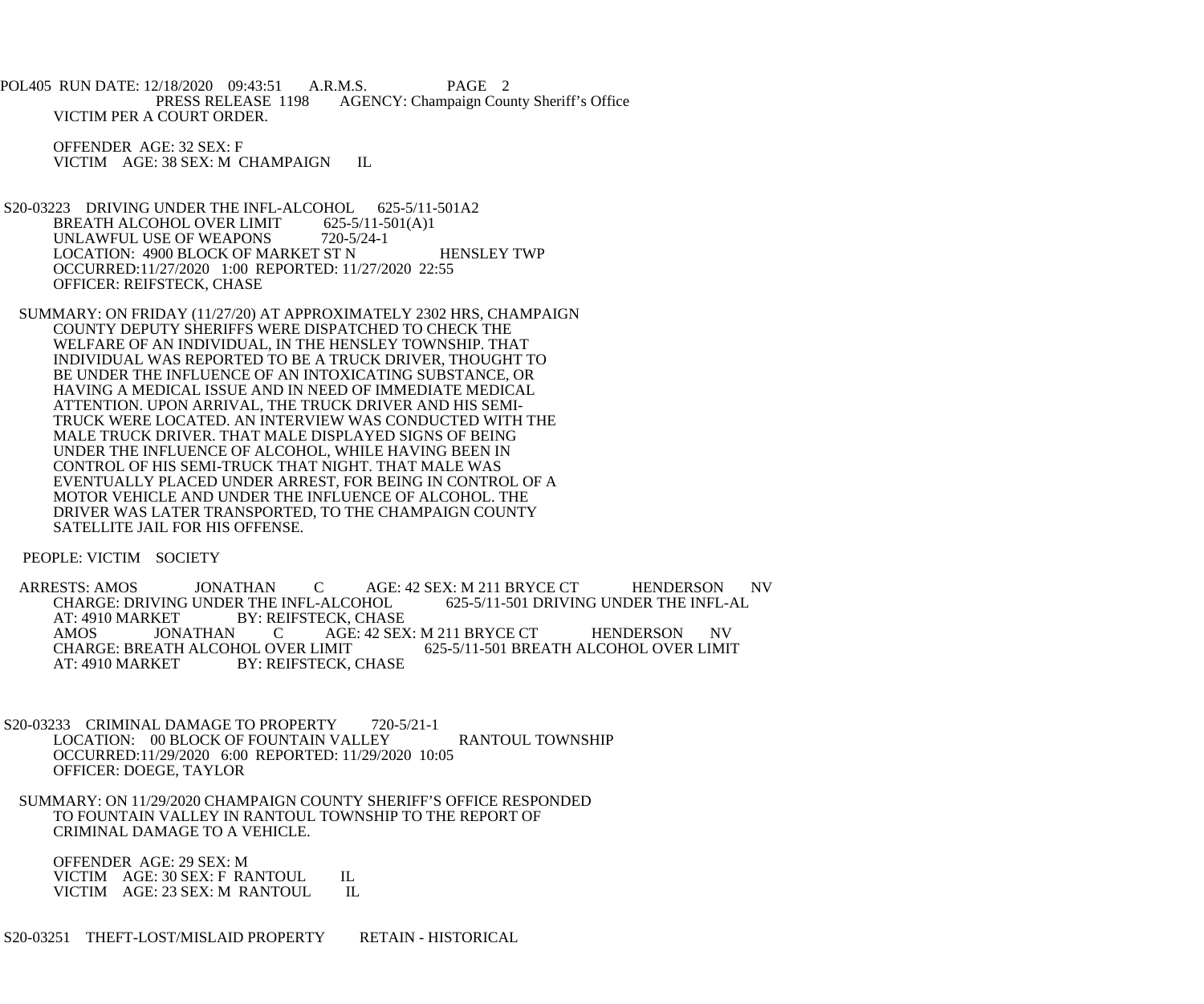POL405 RUN DATE: 12/18/2020 09:43:51 A.R.M.S. PAGE 3<br>PRESS RELEASE 1198 AGENCY: Champaign Cou AGENCY: Champaign County Sheriff's Office LOCATION: 00 BLOCK OF SANGAMON AV E RANTOUL OCCURRED:10/02/2020 20:00 REPORTED: 12/01/2020 9:06 OFFICER: BEASLEY, CHAD

 SUMMARY: ON 12-01-2020, I RESPONDED TO THE CHAMPAIGN COUNTY SHERIFF'S OFFICE TO TAKE REPORT OF A LOST COMPUTER THAT OCCURRED ON 10-02-20 AT 124 E. SANGAMON, RANTOUL, IL. UPON MY ARRIVAL, REPORTING PARTY/VICTIM, ADVISED HER SON PLACED THEIR LAPTOP COMPUTER ON THE ROOF OF THEIR CAR. WHEN HE DROVE OFF HE REALIZED THE COMPUTER WAS ON THE ROOF AND STOPPED. AT THAT TIME THE COMPUTER GONE. RP ADVISED THEY LOOKED FOR THE COMPUTER AND COULDN'T FIND IT. RP HAD NO SERIAL NUMBERS AND JUST NEEDED A REPORT FOR INSURANCE.

PROPERTY: LOST 1 COMPUTER

 OFFENDER SEX: RACE: HEIGHT: 000 WEIGHT: 000 HAIR: EYES: VICTIM AGE: 57 SEX: F RANTOUL IL

S20-03317 DRIVING UNDER THE INFL-ALCOHOL 625-5/11-501A2 BREATH ALCOHOL OVER LIMIT 625-5/11-501(A)1<br>SPEEDING (RADAR) 625-5/11-601B SPEEDING (RADAR) ILLEGAL TRANSPORTATION OF LIQUOR 625-5/11-502 OPERATE UNINSURED MOTOR VEHICLE 625-5/3-707 LOCATION: 1000N / 500E OCCURRED:12/08/2020 21:54 REPORTED: 12/08/2020 21:54 OFFICER: FLOYD,CODY L

 SUMMARY: ON 12/8/20 AT APPROXIMATELY 21:54 HOURS, A CHAMPAIGN COUNTY SHERIFF'S DEPUTY CONDUCTED A TRAFFIC STOP ON COUNTY ROAD 1000N NEAR THE INTERSECTION WITH COUNTY ROAD 300E IN COLFAX TOWNSHIP. THE VEHICLE WAS OBSERVED TO BE DRIVING APPROXIMATELY 91 MPH IN A 55 MPH ZONE. THE DRIVER OF THAT VEHICLE WAS ARRESTED FOR DUI AND TRANSPORTED TO THE CHAMPAIGN COUNTY SATELLITE JAIL. THE PASSENGER WAS PROVIDED WITH TRANSPORTATION TO THEIR RESIDENCE. THE SUSPECT VEHICLE WAS TOWED.

PEOPLE: VICTIM SOCIETY

 ARRESTS: SHAW KAYLYN F AGE: 28 SEX: F HOMELESS CHARGE: DRIVING UNDER THE INFL-ALCOHOL 625-5/11-501 DRIVING UNDER THE INFL-AL<br>AT: 1000N/300E BY: FLOYD,CODY L AT: 1000N/300E BY: FLOYD,CODY L<br>SHAW KAYLYN F AGE: 2 SHAW KAYLYN F AGE: 28 SEX: F HOMELESS<br>CHARGE: BREATH ALCOHOL OVER LIMIT 625-5/11-501 CHARGE: BREATH ALCOHOL OVER LIMIT 625-5/11-501 BREATH ALCOHOL OVER LIMIT<br>AT: 1000N/300E BY: FLOYD.CODY L BY: FLOYD,CODY L SHAW KAYLYN F AGE: 28 SEX: F HOMELESS CHARGE: ILLEGAL TRANSPORTATION OF LIQUOR 625-5/11-502 ILLEGAL TRANSPORTATION OF AT: 1000N/300E BY: FLOYD.CODY L AT: 1000N/300E BY: FLOYD,CODY L<br>SHAW KAYLYN F AGE: 2 SHAW KAYLYN F AGE: 28 SEX: F HOMELESS<br>CHARGE: SPEEDING (RADAR) 625-5/11-601 SPEED 625-5/11-601 SPEEDING (RADAR) AT: 1000N/300E BY: FLOYD.CODY L